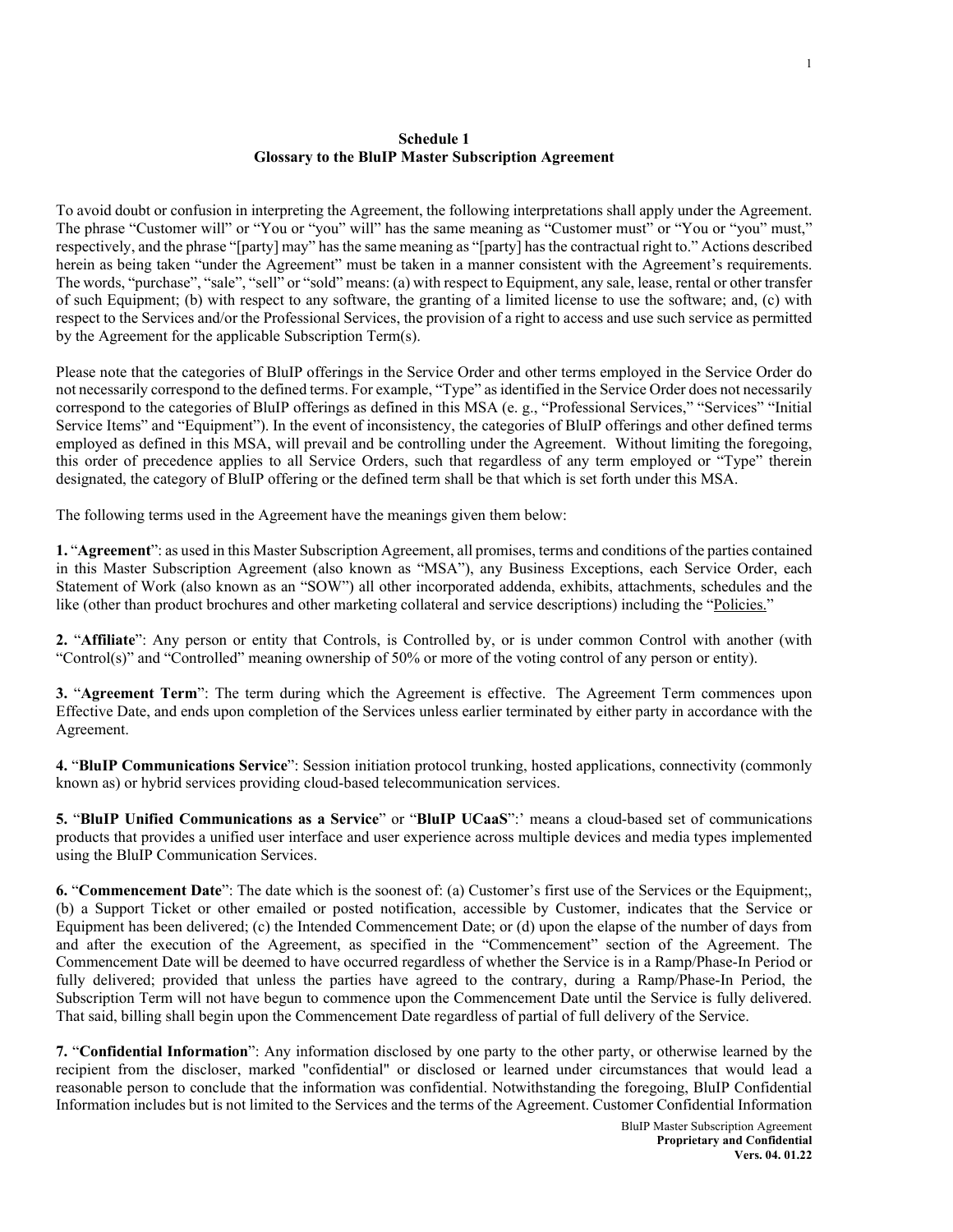includes but is not limited to Customer Data and Sensitive Information. In addition, whether or not marked "confidential" or otherwise identifiable as confidential, the following information shall be deemed Confidential Information of the discloser: inventions, product development plans, education materials, pricing, marketing plans, and customer lists and customer information.

**8. "Controlled Content"**: Any of the following types of personal data: (a) financial account or payment or credit card information, including information regulated under the Gramm-Leach-Bliley Act; (b) patient, medical, or other information related to an individual's physical or mental health, and the provision of or payment for health care, whether regulated by HIPAA or any similar federal, state, or local laws, rules, or regulations; (c) government-issued identifications; or (d) other information as specified in the applicable Service Description. "HIPAA" means the Health Insurance Portability and Accountability Act, as amended and supplemented, and the regulations thereunder.

**9. "Critical Vendor"**: A 'critical vendor,' as such term is defined in the Bankruptcy Code, under which the debtor seeks authority to make payment of all or a significant portion of certain vendors' unpaid pre-petition claims.

**10.** "**Customer**": the person identified on the applicable Service Order. If two (2) or more persons or entities are identified as Customers on such Service Order, the liability between or amongst said Customers shall be joint and several.

**11.**"**Customer Data**": (a) All data submitted to and/or transmitted through the Services by Customer or Users; and (b) the non-anonymized/non-pseudo-anonymized/non-de-identified content of any reports generated by the Services regarding Customer's use of the Services.

**12.** "**Customer Resources**": Any or all of Customer's data, applications Customer's or third party's, equipment, including any remote computers and devices, and any wireless or wired Internet connection and network.

**13.** "**Derivative Work**": A new or modified work that is based on or derived from all or any part of the Services, including without limitation, a revision, modification, translation, localization, adaptation, abridgment, port, condensation or expansion, in any form or language, of the Services, or any work that would infringe any copyright if created without the authorization of the copyright holder or any other intellectual property right in the Services or that uses trade secrets or other Confidential Information, or patents or other intellectual property embodied in, made a part of, referenced, based upon or used by the Services.

**14.** "**Effective Date**": The effective date of the Agreement (and any incorporated document), which is the date of the last signature of, or as otherwise stated in, the first linking Service Order.

**15.** "**Equipment**": Third party devices and other products provided on a pass-through basis without warranty from BluIP.

**16.** "**Existing Intellectual Property**": Any and all technology, know-how, software, data, ideas, formulas, processes, charts, Confidential Information, and any other materials or information and any and all worldwide intellectual property rights therein and thereto: (a) owned or controlled by a party on the Effective Date or (b) developed by a party outside the scope of the Agreement and which does not use the other party's Existing Intellectual Property or Confidential Information.

**17.** "**Feedback**": Any suggestions, enhancement requests, recommendations, report, feedback, proposals, anonymized/pseudo-anonymized/de-identified statistical data or other information concerning the Services provided by Customer to BluIP hereunder. Notwithstanding anything to the contrary herein contained, in no event shall Feedback be deemed Customer Existing Intellectual Property unless such Feedback existed on or before the Effective Date. Feedback shall not be deemed to include any disparagement or similar material in respect of the Services.

**18.** "**Force Majeure**": Delays or failures on performance resulting from acts beyond the control of a party. Such acts include natural or human-made disaster, epidemics, pandemics, war, labor or other governmental or civil controversy, uprising or assembly, Laws effective after the Effective Date, encumbered intellectual property rights, Services or third party service blockades, denial-of-service attacks, communication line failures, power failures, fire, theft, shortages, inability to obtain materials, shipping, storage or space, breakdowns, delays or interruptions of carriers and/or other third parties, warehouses, devices, Equipment, manufacturers, or suppliers, including providers of telecommunication services or other facilities.

**19.** "**Indemnify":** (and all forms of the word (e. g. **Indemnification**)": Agreement to indemnify, hold harmless, and defend the other party and its Related Parties (and Customer's Indemnification of BluIP shall also extend to BluIP's suppliers) from and against any and all third-party claims, demands, sums of money, actions, rights, causes of action, obligations, allegations and liabilities of any kind or nature whatsoever, and from any resulting liabilities, damages, losses, and costs (including, but not limited to, attorney fees, costs and disbursements) arising from or relating, directly or indirectly, to the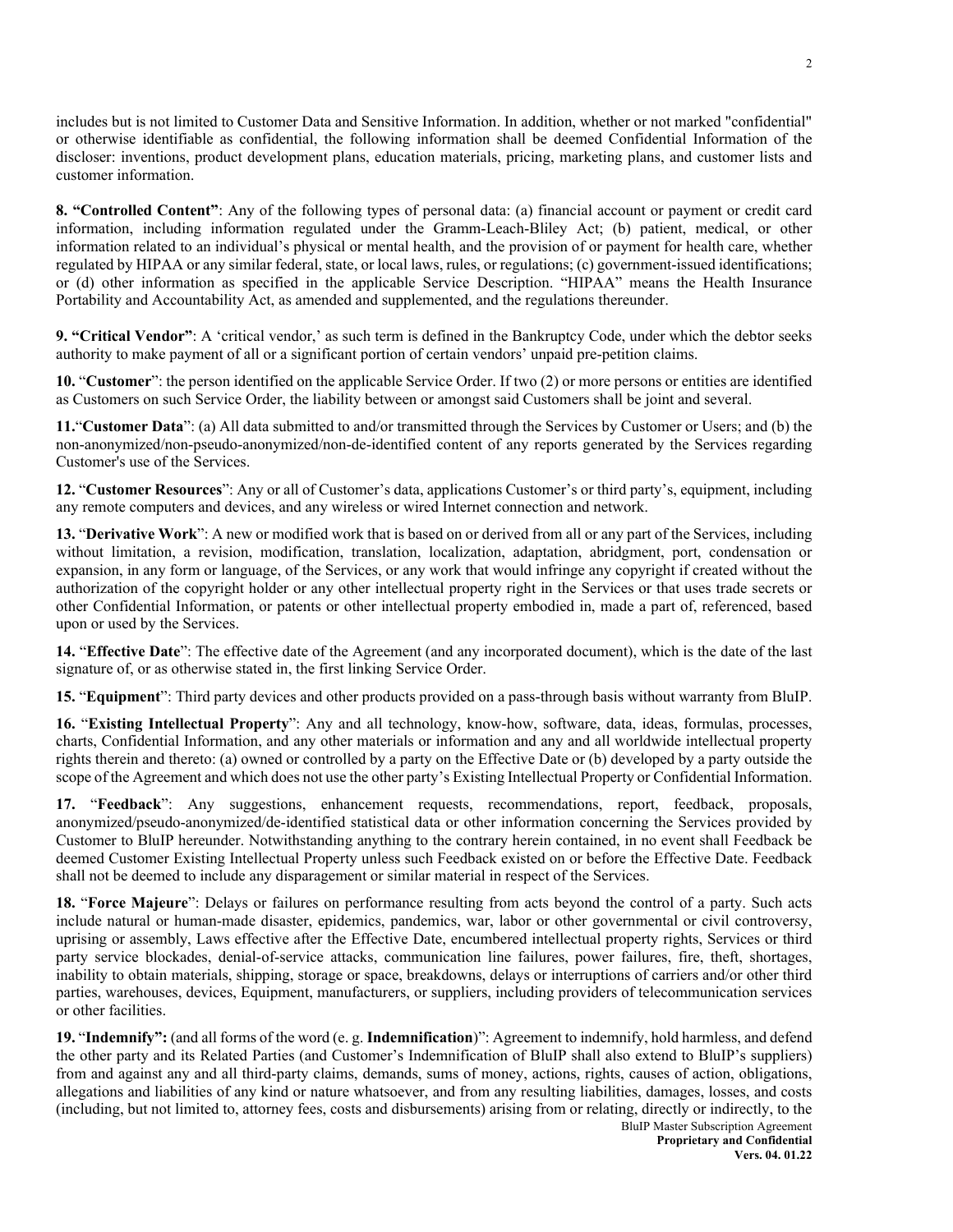use, act, omission, or manner set forth as the subject of and giving rise to the claim.

**20. "Initial Service Item":** Items that may be necessary to activate Service such as "special construction," "service activation" or "provisioning." Initial Service Items are neither Professional Services nor Services.

**21.** "**Initial Subscription Term**": The minimum term of a particular Service beginning as of the Commencement Date of such Service, and continuing for the duration set forth in the applicable Service Order.

**22.** "**Intended Commencement Date**": The date set forth in the applicable Service Order as the date the parties reasonably intend the Initial Subscription Term to begin. The parties acknowledge and agree that an Intended Commencement Date may not be stated where a Phase-In Period will occur.

**23.** "**IT Service**": Data and video network services, and managed information technology services.

**24.** "**Law(s)**": All federal, state, provincial, regional, territorial and local laws, statutes, regulations, rules, executive orders, supervisory requirements, directives, circulars, opinions, interpretive letters, treaties, conventions, official releases and the like of ay territorial division, of or by any government, or any authority, department or agency thereof or self-regulatory organization ("SRO"). For purposes of the Agreement, Laws shall also include all generally accepted accounting principles ("GAAP") as such principles may be modified during the Term by the Public Company Accounting Oversight Board or other applicable authorities.

**25.** "**Malicious Code**" Any virus, worm, trojan horse, spyware, adware, rootkit, scareware, rogueware, ransomware, backdoor, trap door, logic bomb, Disabling Code or similar item intended to cause or capable of causing undesired effects, security breaches and/or damage to a system or a system's contents.

**26.** "**Marks**": BluIP's or its Related Party's websites, corporate names, service marks, trademarks, trade names, logos, domain names and the like.

**27.** "**Minimum Commitment Fees**": The minimum Fees set forth in a Service Order, defining the scope of Customer's purchase commitment for the Subscription Term. Minimum Commitment Fees may be set forth for a monthly, annual, biannual or other basis. Fees incurred during the period of time per which the Minimum Commitment Fees are assessed in excess of the Minimum Commitment Fees will not roll-over to reduce minimums in any other period. If Minimum Commitment Fees are set forth on a basis other than monthly, the Minimum Commitment Fees will be: (a) recalculated on a monthly basis for the purpose of assessing Service Availability Credit pursuant to a Service Level Agreement; and, (b) unless otherwise stated in the Agreement, true-up calculations to determine whether the Minimum Commitment Fees have been met will be conducted on a quarterly basis.

**28. "Monthly Recurring Charges"**: monthly charges for Services Subscription

**29. "Non-Recurring Charges"**: one-time or other non-recurring charges for Equipment, Professional Services, other charges required to complete the construction, activation, set-up or provisioning of any local access facilities and other non-recurring charges.

**30.** "**Professional Services (or PS)**": The professional services described in a Statement of Work or Service Order executed by the parties.

**31. "Ramp/Phase-In Period**" Time period usually prior to the applicable Commencement Date, during which reduced Services (i. e., less that the total Subscription) are provided.

**32.** "**Recordings**": Recorded inbound or outbound voice calling service transmission performed by Customer, via the Services (including e. g., voicemail).

**33.** "**Related Parties**": A party's past, present and future officers, directors, employees, and other personnel, agents, insurers, reinsurers, servants, attorneys, parent company, subsidiaries and affiliates.

**34.** "**Renewal Term**": Each Subscription Term following the Initial Subscription Term. Each Renewal Term commences upon the anniversary date of the commencement of the Initial Subscription Term, and unless set otherwise set forth in an applicable Service Order, continues for periods equal to one year.

**35.** "**Sensitive Information**": All sensitive or Confidential Information used in connection or transmitted by the Services including but not limited to personal health information (PHI), personally identifiable information (PII) and credit card information.

**36.** "**Service Availability Credit**" The remedy BluIP will provide for a Valid Claim (as defined in the SLA). The Service